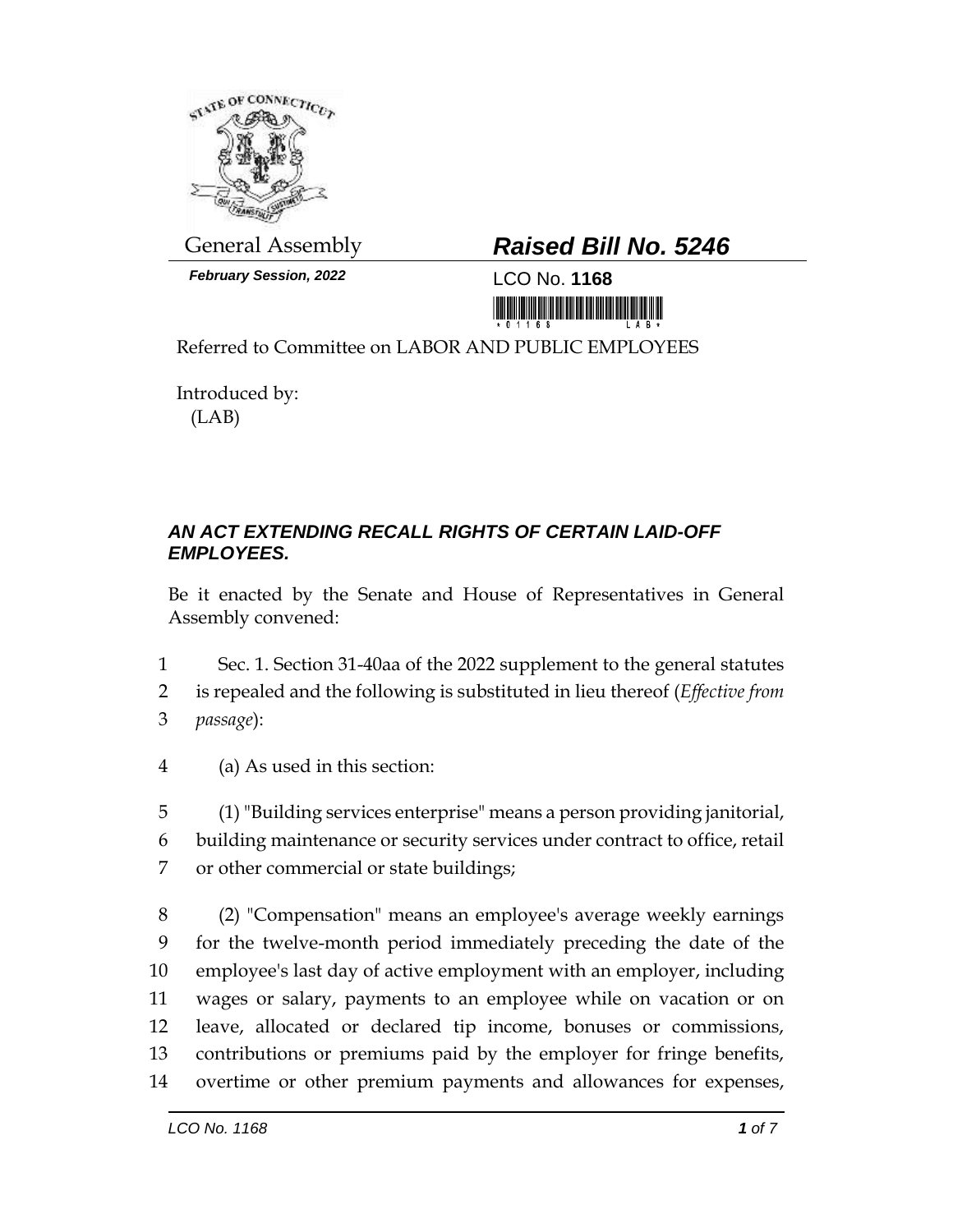uniforms, travel or education;

 (3) "Customary seasonal work" means work performed by an employee for approximately the same portion of each calendar year;

 (4) "Employer" means any person, including a corporate officer or executive, who directly or indirectly or through an agent or any other person, including through the services of a temporary service or staffing agency or similar entity, conducts an enterprise and employs or exercises control over the wages, hours or working conditions of any employee;

 (5) "Employment site" means the principal physical place where a laid-off employee performed the predominance of the employee's duties prior to being laid off, or, in the case of a laid-off employee in building services or other industries where work is performed at locations other than the employer's administrative headquarters from which such assignments were made, any location served by such headquarters;

 (6) "Enterprise" means a hotel, lodging house, food service contractor or building services enterprise, including such a business located at a publicly or privately operated highway service plaza, that employs fifteen or more employees. "Enterprise" does not include cruise line companies;

 (7) "Food service" means the on-site preparation, service and cleanup of food or beverages;

 (8) "Food service contract" means a contract for a term of not less than six months for the provision of food service that requires the food service contractor to provide all food service workers;

 (9)"Food service contractor" means any person who enters into a food service contract to provide food service at any commercial, industrial, institutional or mixed-use business facility in the state in a single building or in contiguous buildings under common ownership or management or at any state building;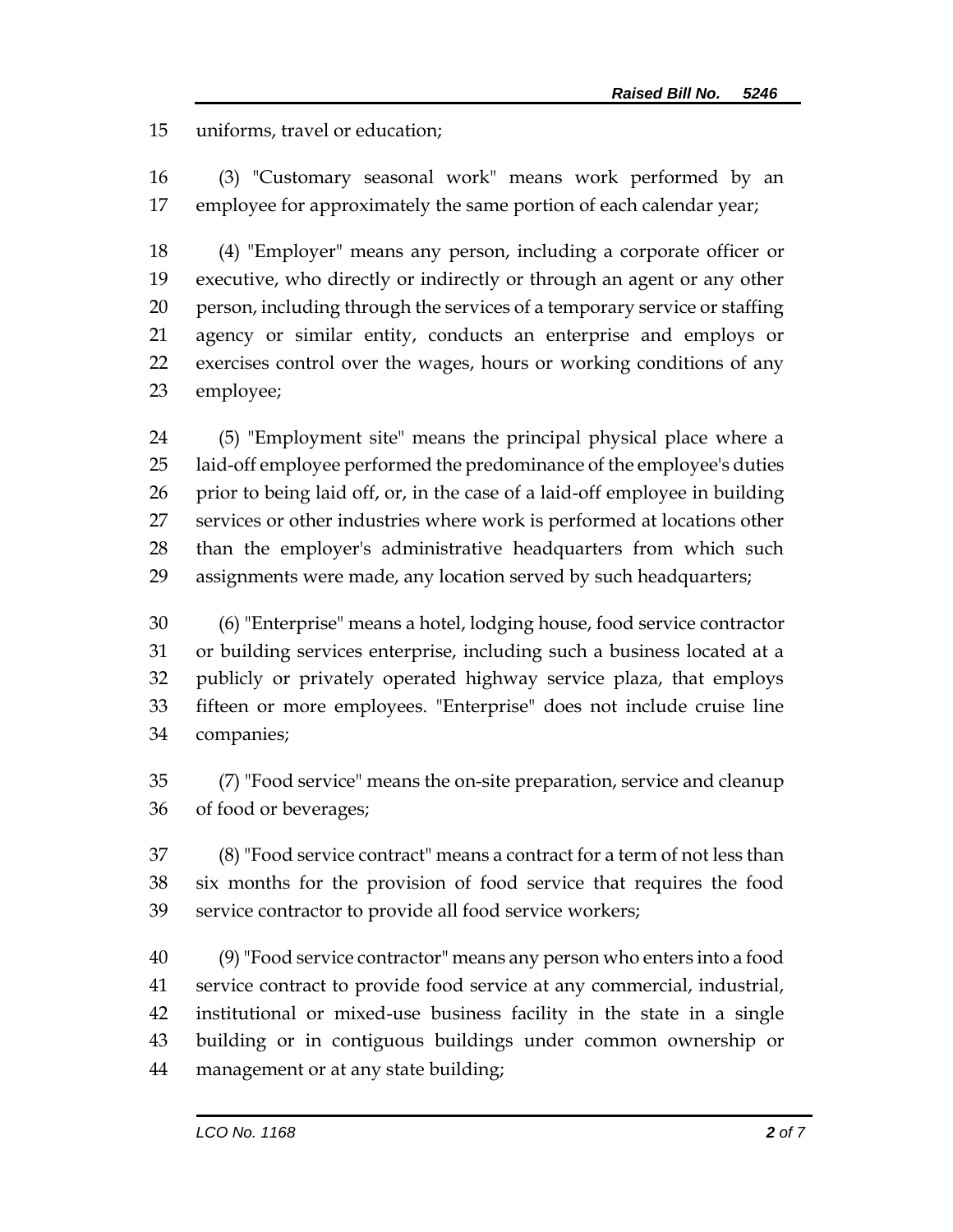(10) "Hotel" has the same meaning as provided in section 12-407;

 (11) "Laid-off employee" means any employee who was employed by 47 the employer for six months or more in the twelve months preceding March 10, 2020, and whose most recent separation from active service or whose failure to be scheduled for customary seasonal work by that employer occurred after March 10, 2020, and before May 1, **[**2022**]** 2023, and was due to lack of business or a reduction or furlough of the employer's workforce due to the COVID-19 pandemic, and including executive orders issued pursuant to the COVID-19 public health emergency and the civil preparedness emergency declared by the Governor on March 10, 2020;

 (12) "Length of service" means the total of all periods of time during which an employee has been in active service, including periods of time when the employee was on leave or on vacation;

 (13) "Lodging house" has the same meaning as provided in section 12-407;

 (14) "Person" means an individual, corporation, partnership, limited partnership, limited liability partnership, limited liability company, business trust, estate, trust, association, joint venture, agency, instrumentality or any other legal or commercial entity, either domestic or foreign; and

 (15) "COVID-19" means the respiratory disease designated by the World Health Organization on February 11, 2020, as coronavirus 2019, and any related mutation thereof recognized by said organization as a communicable respiratory disease.

 (b) (1) Not later than thirty days after the layoff of an employee before May 1, **[**2022**]** 2023, an employer shall submit to the Labor Department an affidavit stating the reasons for the decision.

 (2) Not later than five days after a job position becomes available at an employer, the employer shall notify each of its laid-off employees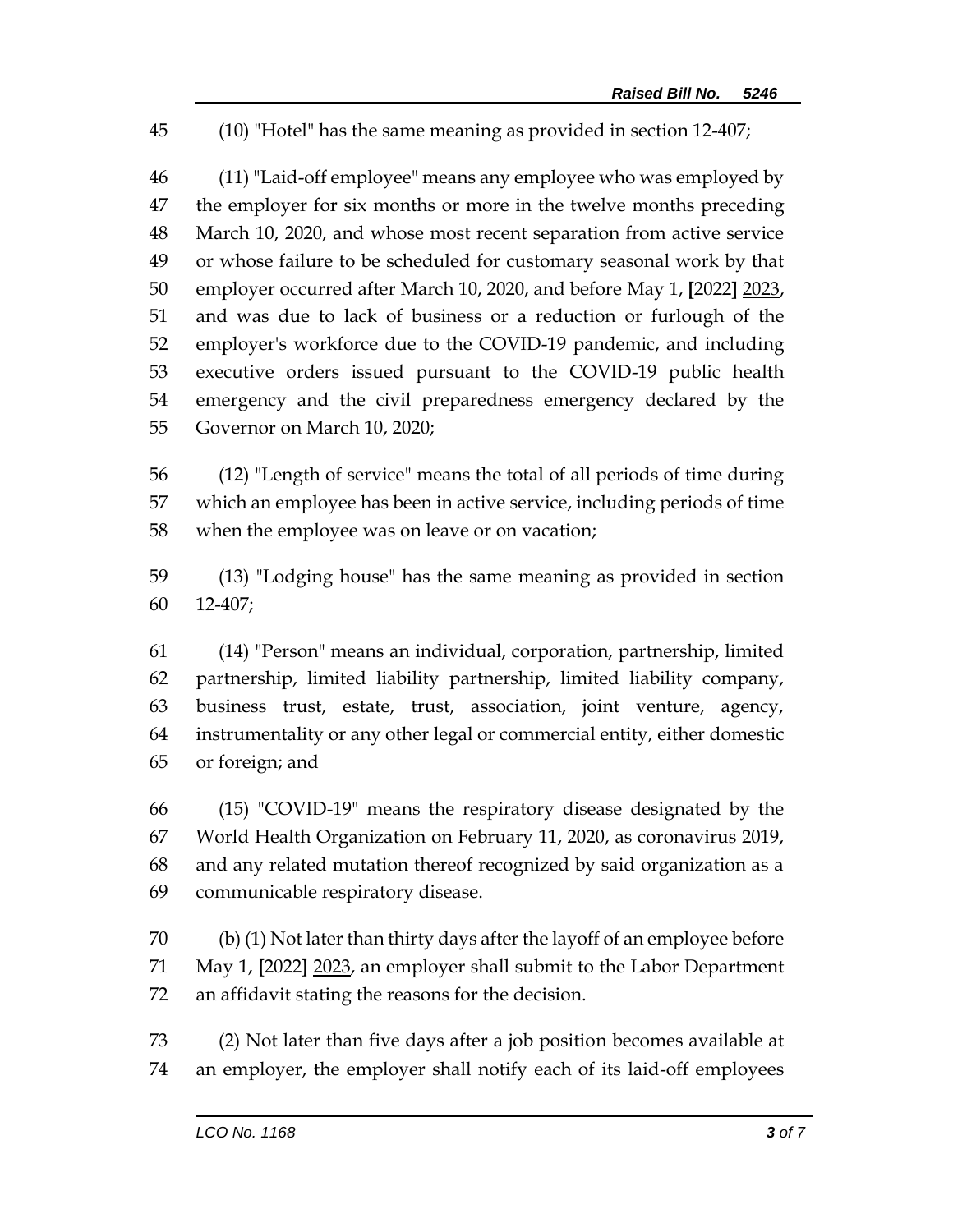who are qualified for the position that the position is available. Such notification shall be sent in writing to the laid-off employee's last known physical address or electronic mail address, whichever is the usual and customary means of providing notices between the employer and employee, and in a text message to the employee's mobile phone if such phone number is maintained by the employer. Where more than one employee is qualified for an available position, the employer shall offer the position to the employee with the greatest length of service at the employment site. A laid-off employee is qualified for a position if the employee: (A) Held the same or similar position at the enterprise at the time of the employee's most recent separation from active service with the employer; or (B) is or can be qualified for the position with the same training that would be provided to a new employee hired for such position.

 (c) An offer of employment to a laid-off employee pursuant to this section shall be at substantially the same employment site, subject to relocation as provided in subdivision (3) of subsection (g) of this section. If the laid-off employee held the same or similar position at the enterprise at the time of the employee's most recent separation from active service with the employer, such offer shall be in the same classification or job title and with substantially the same duties, compensation, benefits and working conditions as applied to the laid-off employee immediately prior to March 10, 2020.

 (d) Any laid-off employee who is offered a position pursuant to this section shall be given not less than five days in which to accept or decline the offer. If the laid-off employee does not accept or reject the offer in the time provided by the employer, the offer shall be considered declined. If a laid-off employee declines an offer of a position, within the time period provided by the employer, due to underlying conditions related to contracting COVID-19 diagnosed on or before May 1, **[**2021**]** 105 2022 as evidenced by a medical note to the employer, such laid-off employee shall retain the right to accept an available position for which the employee is qualified pursuant to subdivision (2) of subsection (b) of this section, and shall retain all other rights under this section until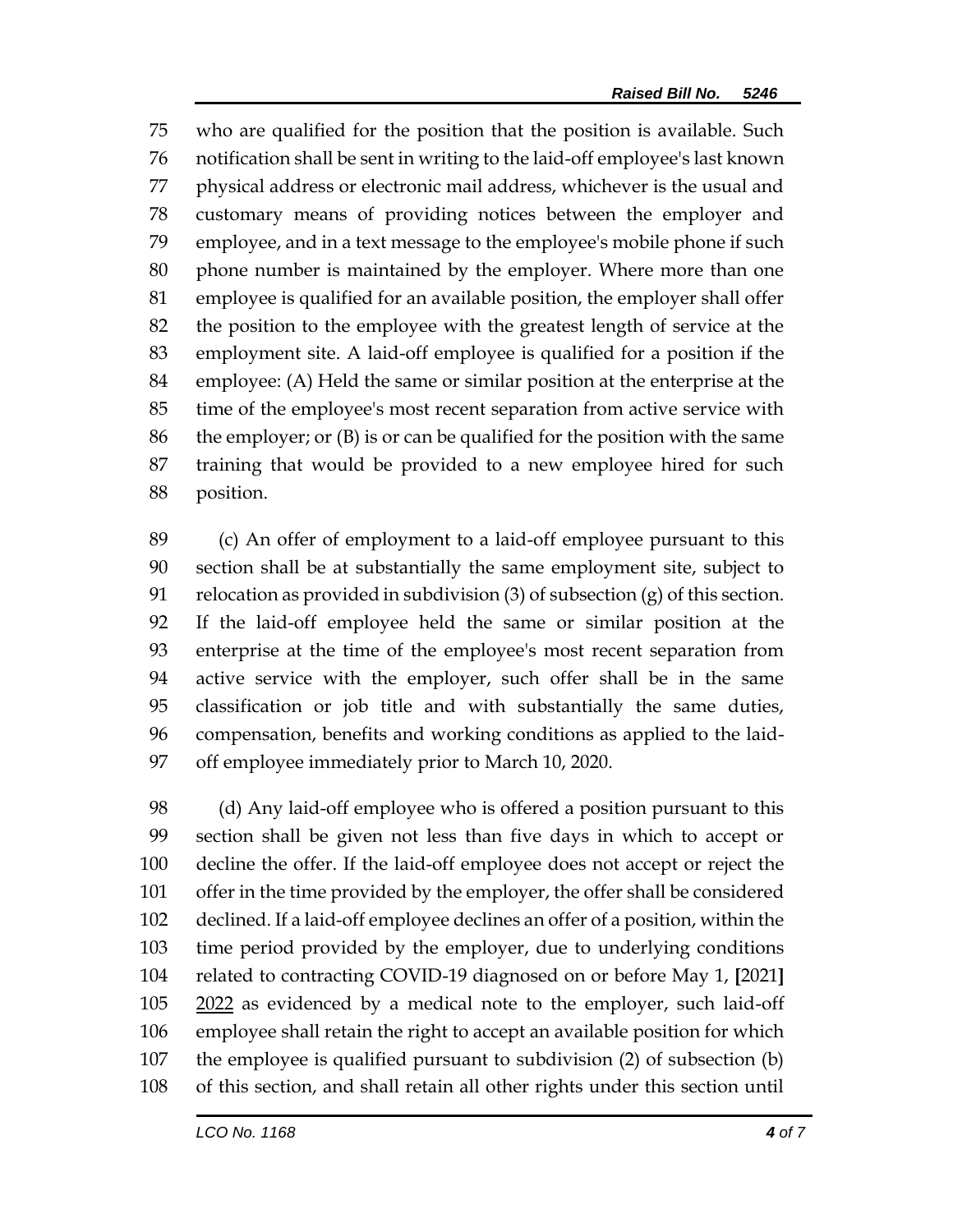both (1) the expiration of the public health and civil preparedness emergencies declared by the Governor on March 10, 2020, and any extension of such emergency declarations, and (2) the laid-off employee is reoffered a position.

 (e) Each employer that declines to rehire a laid-off employee on the grounds of lack of qualifications and instead hires an individual other than a laid-off employee shall provide to the laid-off employee a written notice not later than thirty days after the date such other individual is hired. Such notice shall include the reasons for such decision.

 (f) A laid-off employee rehired pursuant to this section shall be permitted to work for not less than thirty work days, unless there is just cause for the employee's termination.

 (g) The requirements of this section shall apply under any of the following circumstances:

 (1) The form of organization of the employer changed after March 10, 2020;

 (2) Substantially all of the assets of the employer were acquired by another entity that conducts the same or similar operations using substantially the same assets; or

 (3) The employer relocates the operations at which a laid-off employee was employed prior to March 10, 2020, to a different employment site not greater than twenty-five miles away from the original employment site.

 (h) No employer shall terminate, refuse to reemploy, reduce compensation or otherwise take any adverse action against any individual seeking to enforce his or her rights under this section or for participating in proceedings related to this section, opposing the violation of any provision of this section or otherwise asserting rights under this section.

(i) An employer that terminates, refuses to reemploy or takes any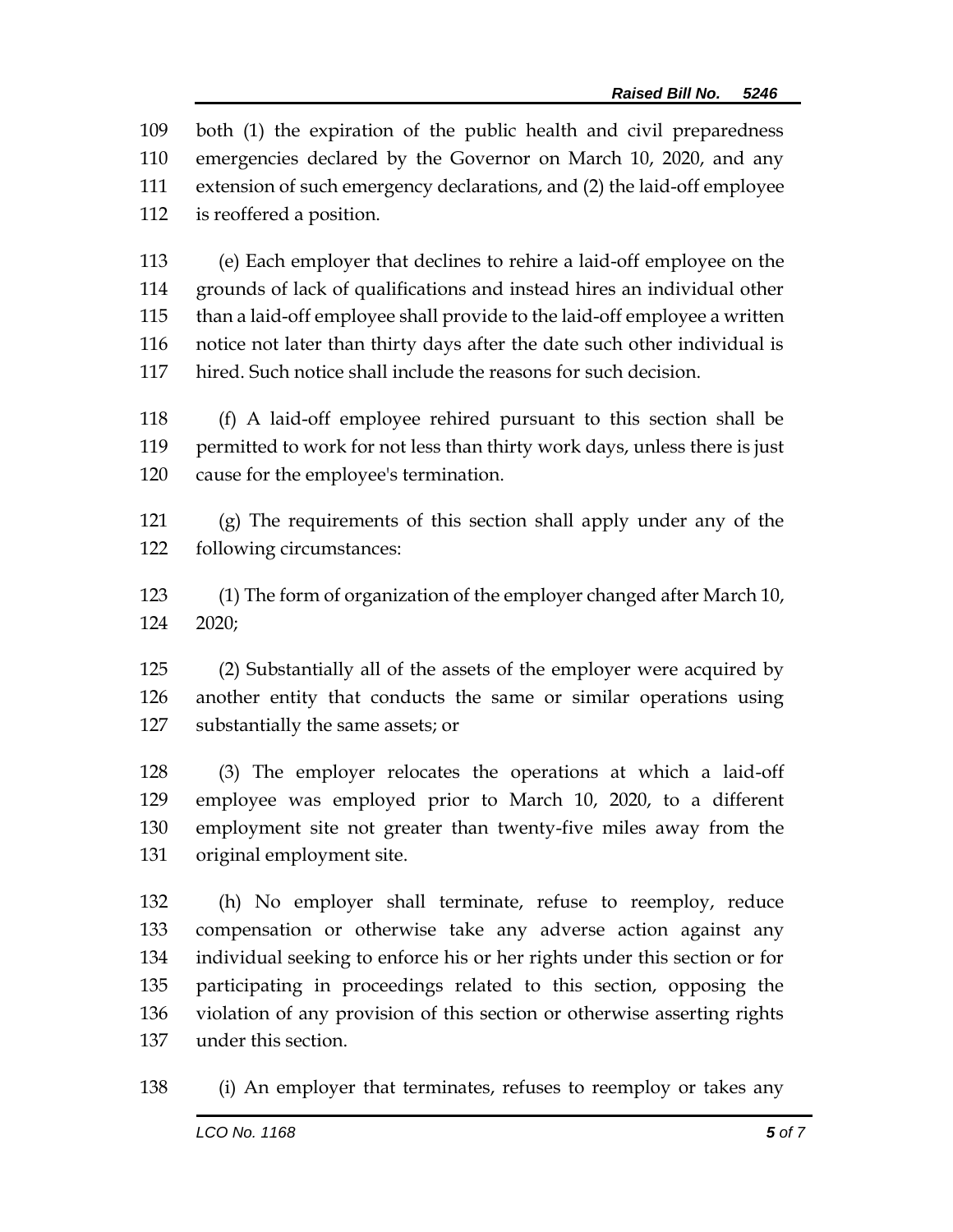other adverse action against any laid-off employee shall provide to the employee, at or before the time of the termination, refusal to reemploy or other adverse action, a detailed written statement of the reason or reasons for the termination, refusal to reemploy or other adverse action, including all the facts substantiating the reason or reasons and all facts known to the employer that contradict the substantiating facts.

 (j) (1) A laid-off employee aggrieved by a violation of any provision of this section may bring a civil action in the Superior Court.

 (2) If the court finds that the employer has violated any provision of this section, the court may enjoin the employer from engaging in such violation and may order such affirmative action as the court deems appropriate, including the reinstatement or rehiring of the laid-off employee, with or without back pay and fringe benefits, or other equitable relief as the court deems appropriate. Interim earnings or amounts earnable with reasonable diligence by the laid-off employee who was subjected to the violation shall be deducted from the back pay permitted under this subdivision and any reasonable amounts expended by the laid-off employee in searching for, obtaining or relocating to new employment shall be deducted from the interim earnings before such earnings are deducted from such back pay. The court may order compensatory and punitive damages if the court finds that the employer committed the violation with malice or with reckless indifference to the provisions of this section. Any laid-off employee who prevails in a civil action shall be awarded reasonable attorney's fees and costs to be taxed by the court.

 (k) The provisions of this section shall apply to each laid-off employee, whether or not such laid-off employee is represented for purposes of collective bargaining or is covered by a collective bargaining agreement, and may be waived in a bona fide collective bargaining agreement but only if the waiver is explicitly set forth in the agreement in clear and unambiguous terms. Unilateral implementation of terms and conditions of employment by either party to a collective bargaining relationship shall not constitute or be permitted as a waiver